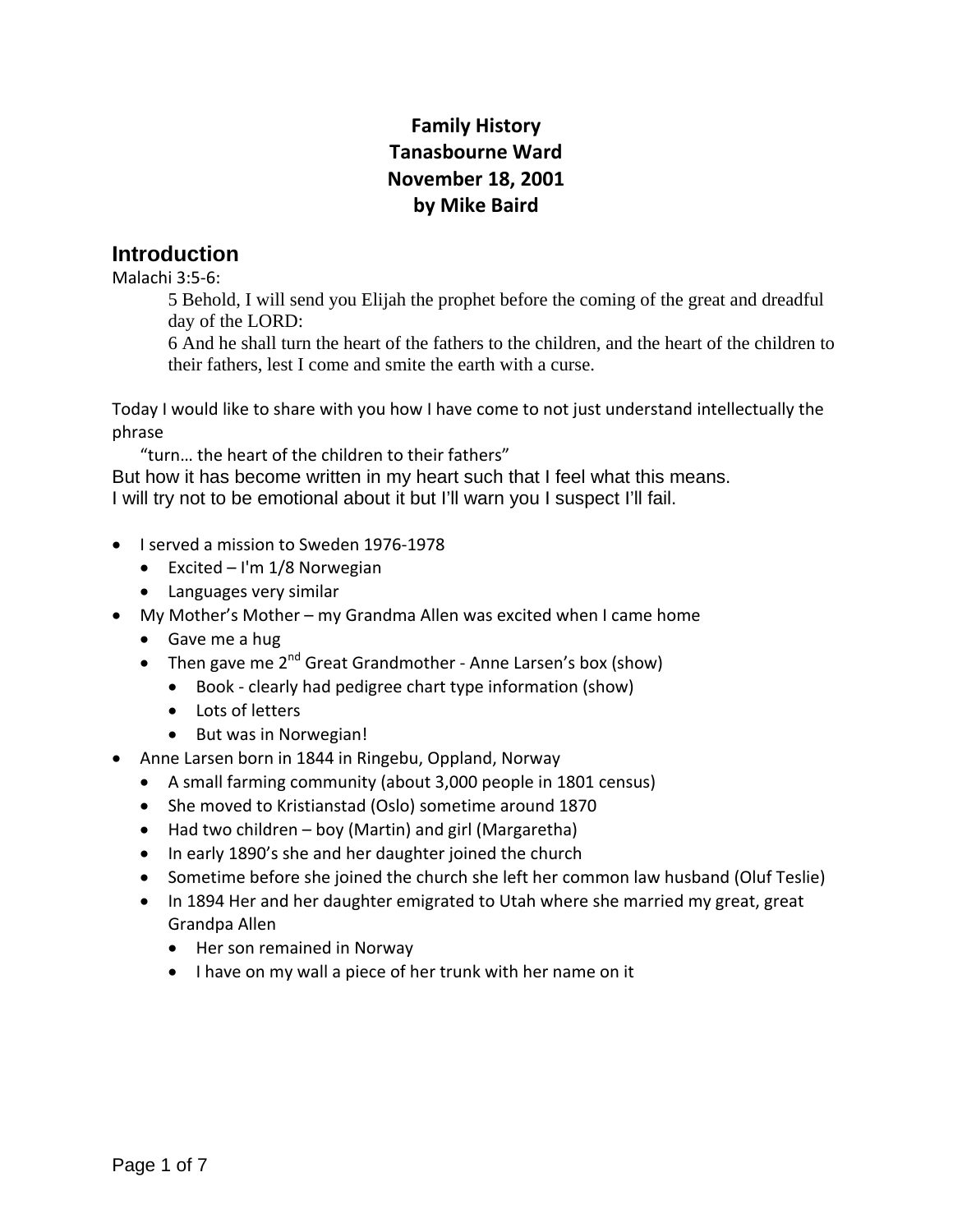## **BYU**

- After my mission I went to BYU
	- While there I looked up the Ringebu parish records at the family history center
		- Go back to 1696
	- Looked up Logan temple records
	- Verified information in her book but really didn't get any further.
		- $\bullet$  Her parents (my 3<sup>rd</sup> great grandparents)
			- Born about 1812 -1815
		- One of her grandparents (my  $4^{th}$  great grandparents)
			- Born in the late 1780's to 1790's
		- Really didn't find anyone else to do work for
		- Difficulties in Gothic Script
		- Patronymics
- I graduated in 1982 and moved here to Oregon
	- Really didn't do much more with it
	- Guilty thoughts occasionally
	- Felt it was my responsibility for this line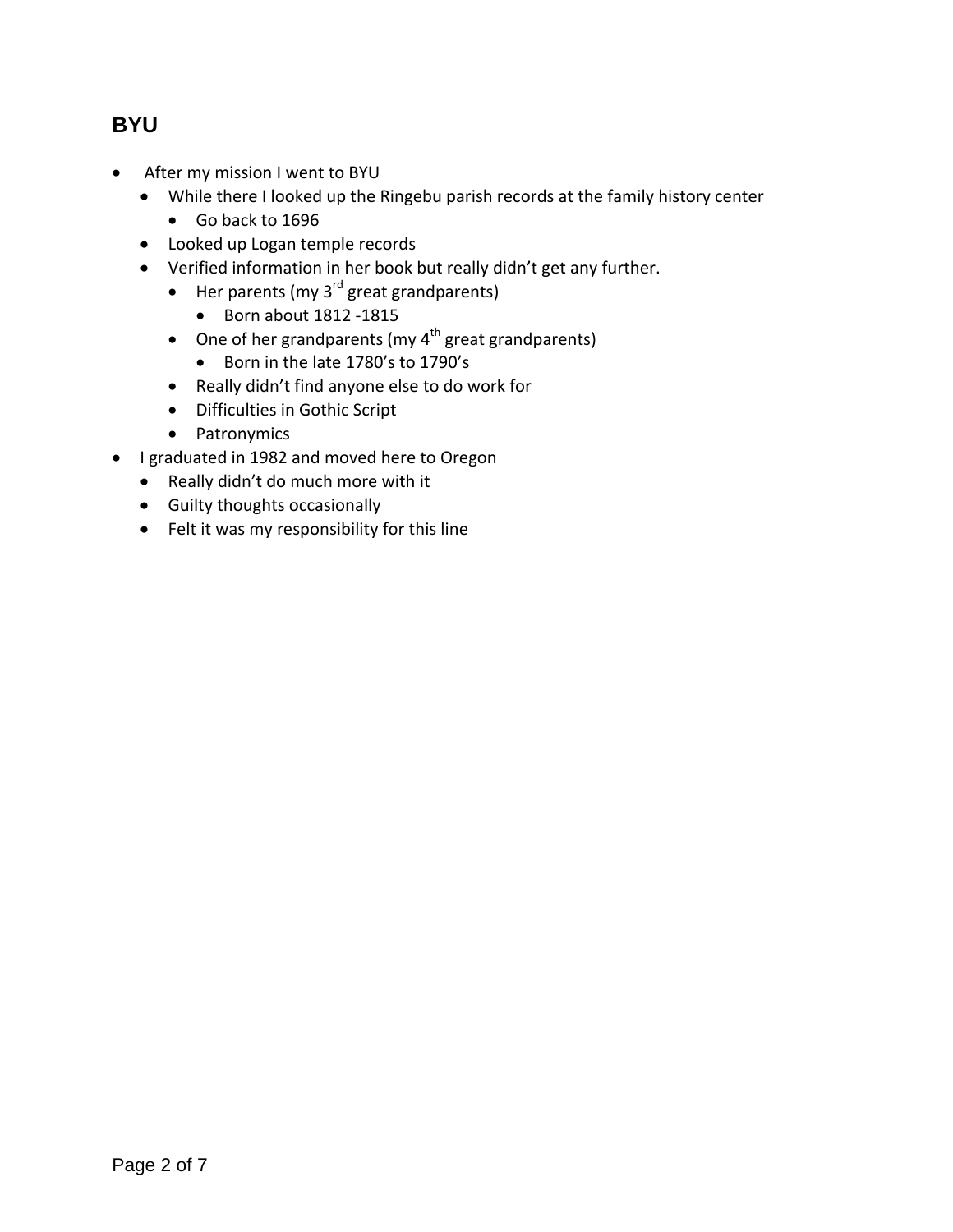## **Moved upon by the Spirit**

- Fast forward to about 1 year ago November 2000
	- One day I felt an overwhelming feeling to pick up the family history on this line
		- The best way to describe how I felt was I was "moved upon by the spirit"
	- I did two things.
		- I went to the family history center
			- Ordered the films for Ringebu Parish
			- Checked Temple records to see what was done
			- Checked Ancestral file to see if anyone else had found information
			- Found no progress, in fact some erroneous information was there
				- Anne Larsen's work was done for her vicariously even though I had the dates as to when she had done it herself!
		- I got on the internet
			- I'm very computer/internet literate
			- I looked up Ringebu
				- Found descriptions, pictures, faces
				- Found the Church from the  $11<sup>th</sup>$  century
					- I'm sure this is where they were my ancestors were christened, married
					- Where they worshiped
				- It brought a place across the world from me alive.
			- In my searches on the internet I found out that Norway had digitized census for 1865 and 1801
				- Searchable on line
				- Critical the 1801 Census sliced across my pedigree chart exactly at the spot where I was stopped.
					- $\bullet$  My 2<sup>nd</sup> great Grandmother born 1844
					- My 3<sup>rd</sup> great Grandparents born 1812-1815
					- My  $4<sup>th</sup>$  great Grandparents alive during the 1801 Census
		- Within a few days I was able to find the Anne's 4 grandparents (my  $4^{\text{th}}$  great Grandparents) and thus push things back 1 generation
			- Census gave their age and relationships
			- One boy was 14 years old and living with his uncle
				- How would I have traced that back?
			- Parental relationships
				- $\bullet$  1<sup>st</sup> marriage etc.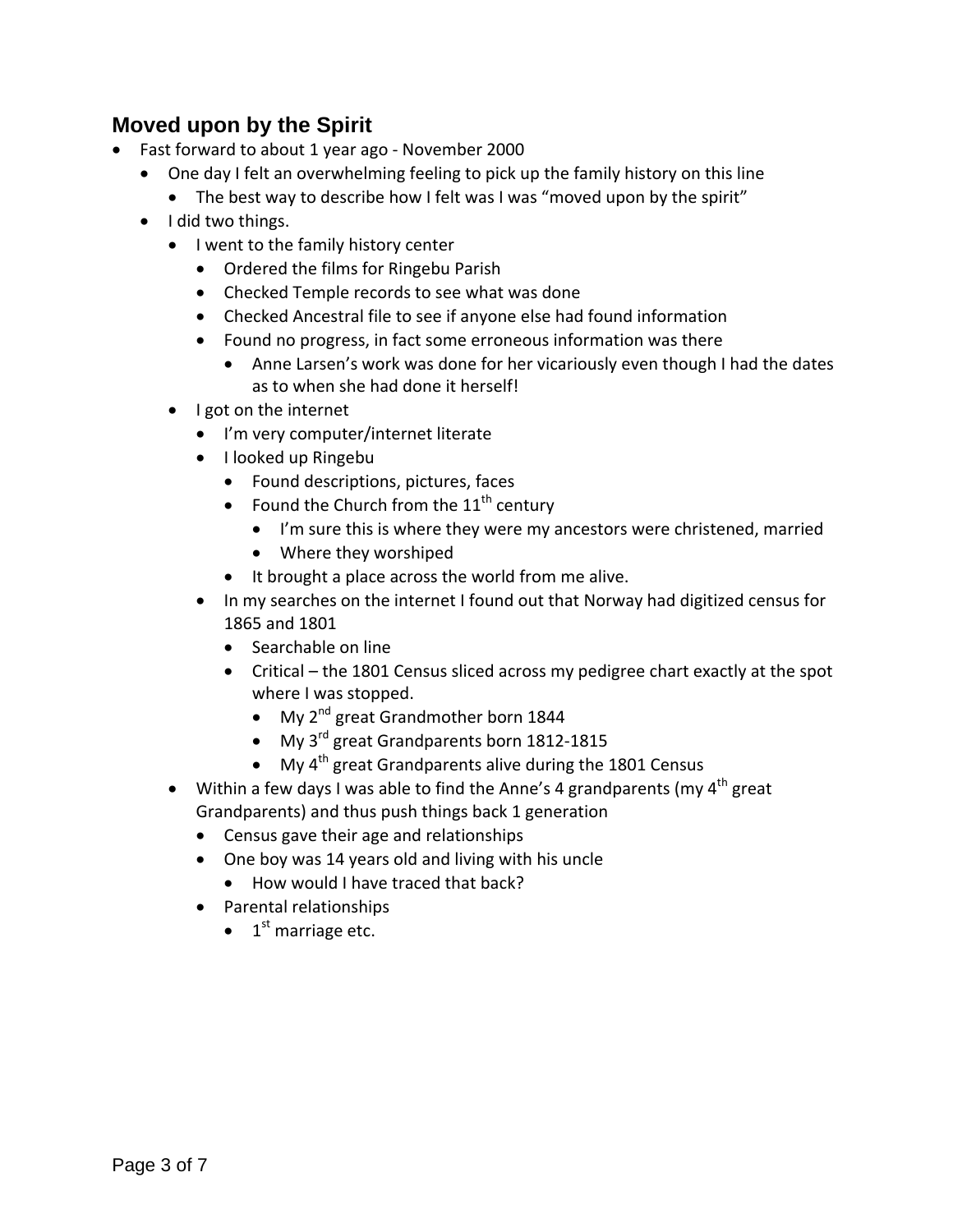- Using Census information I was able to push information back 1 generation in the films
	- $\bullet$  My 4<sup>th</sup> great Grandparents
		- But not all of them
		- Certainly not any of the brothers and Sisters
	- Same problems
		- Records are getting worse to read
		- Gothic script
- By then it is December 2000.
	- I am seeing lots of grueling search through the films at the library trying to decipher the gothic script and handwriting of the Priests ahead of me
	- Again I was led by the spirit
		- **I** felt driven and kept searching on the internet
	- I found the University of Trondheim in Norway had a project that was digitizing some of the parish records
		- About 7 or 8 parishes were done
		- Ringebu was actually the parish in process when I found it!
		- $\bullet$  I wrote to find out when would be available They said soon
		- In mid-January 2001 the Ringebu parish records went digital on the internet
			- Birth, marriage, death records
			- Searchable on internet
	- Since then from my home I have pushed things back on the Pedigree chart
		- Starting with Anne Larsen who is my 2<sup>nd</sup> Great Grandmother as the 1<sup>st</sup> generation I have completely filled in up to the  $4<sup>th</sup>$  generation beyond her.
		- $\bullet$  12 of 16 on her 5<sup>th</sup> generation
		- Back to  $7<sup>th</sup>$  generation in spots Mid 1600's
			- Far as I'll be able to go (records end)
	- Found 85 names (several hundred records) over a span of 3 weeks in January and early February.
	- By the end of March had found some 165 people in Anne Larsen's line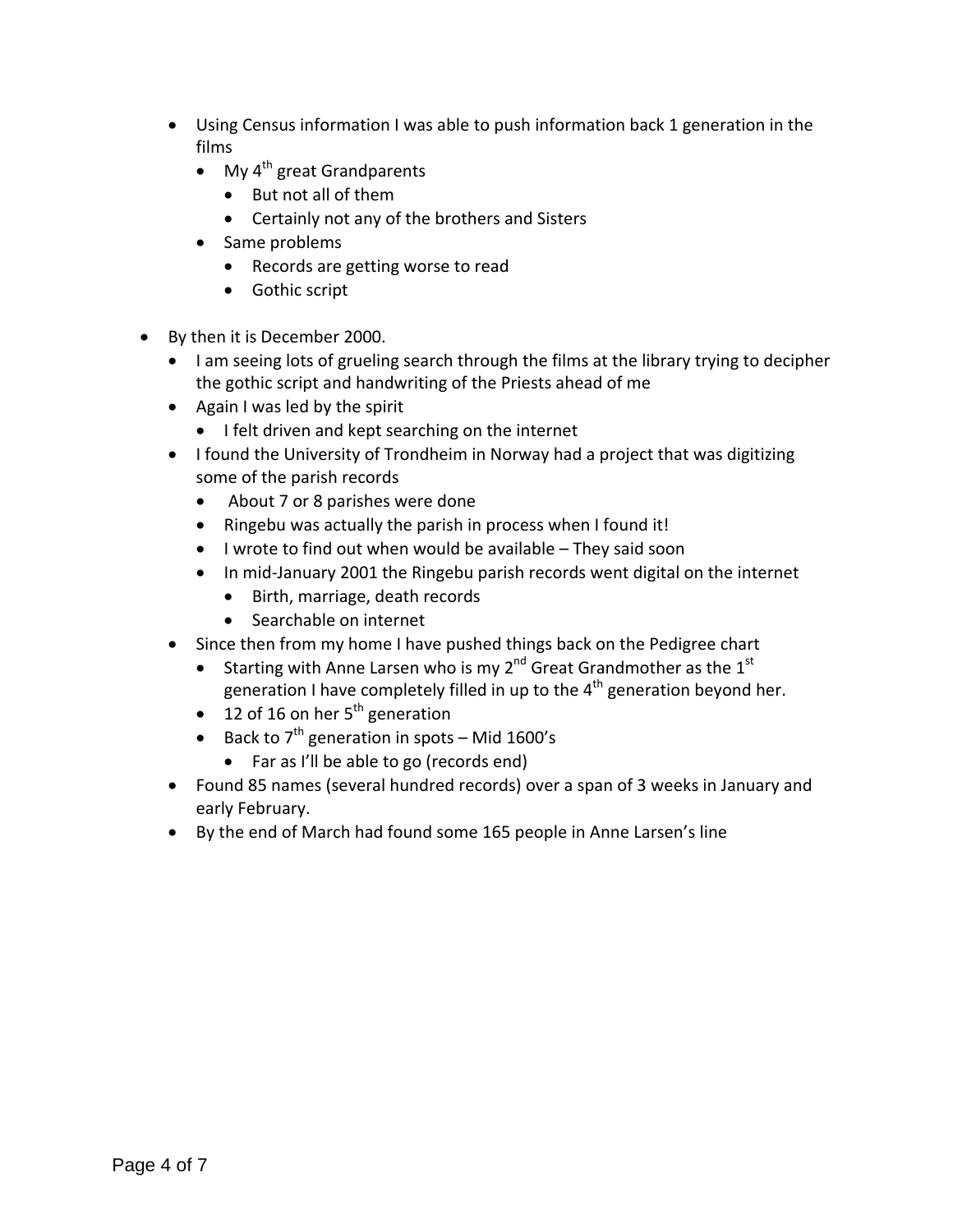- During this time I again felt driven
	- I couldn't leave it alone
	- I would stay up late following track after track back in time
	- I have felt a burning inside me, knowing that this was what I was supposed to do
	- I feel that I have come to know these people
		- At times they have felt so close
		- I could envision their farms
		- I could envisions their lives
		- I have rejoiced with them when I found marriages or the birth of children
		- I had moments where I have ached and wept with them over children who died as infants or as small children
			- Christopher Christensen and Aase Siversdr
				- Married in 1755
				- 9 children
					- Christen (d)
					- Christen (d)
					- Kari
					- Christen
					- $\bullet$  Mari (d)
					- Syver
					- Anne
					- Mari
					- Hans
		- I took the names to the Family History center in April
			- Ran through Temple ready
				- Only a handful had their work done.
		- Early in May our ward youth arranged a temple baptism
			- I had the privilege of baptizing my son and daughter along with other youth in the ward for these names
			- We confirmed them.
		- My Mother who is in the Hazeldale ward then took on the co-ordinating job
			- Farmed out the names through out our family for initiatory work and endowments
			- I gave my special family Christopher Christensen and Aase Siversdr to my newly wed daughter Jennifer & Darin her husband to do their work
			- We are nearly there and don't have too many more to do.
			- I anticipate sometime after the first of the year (2002) we will have all the individual work done and we will then be doing sealings of couples and families
				- I am looking forward to it immensely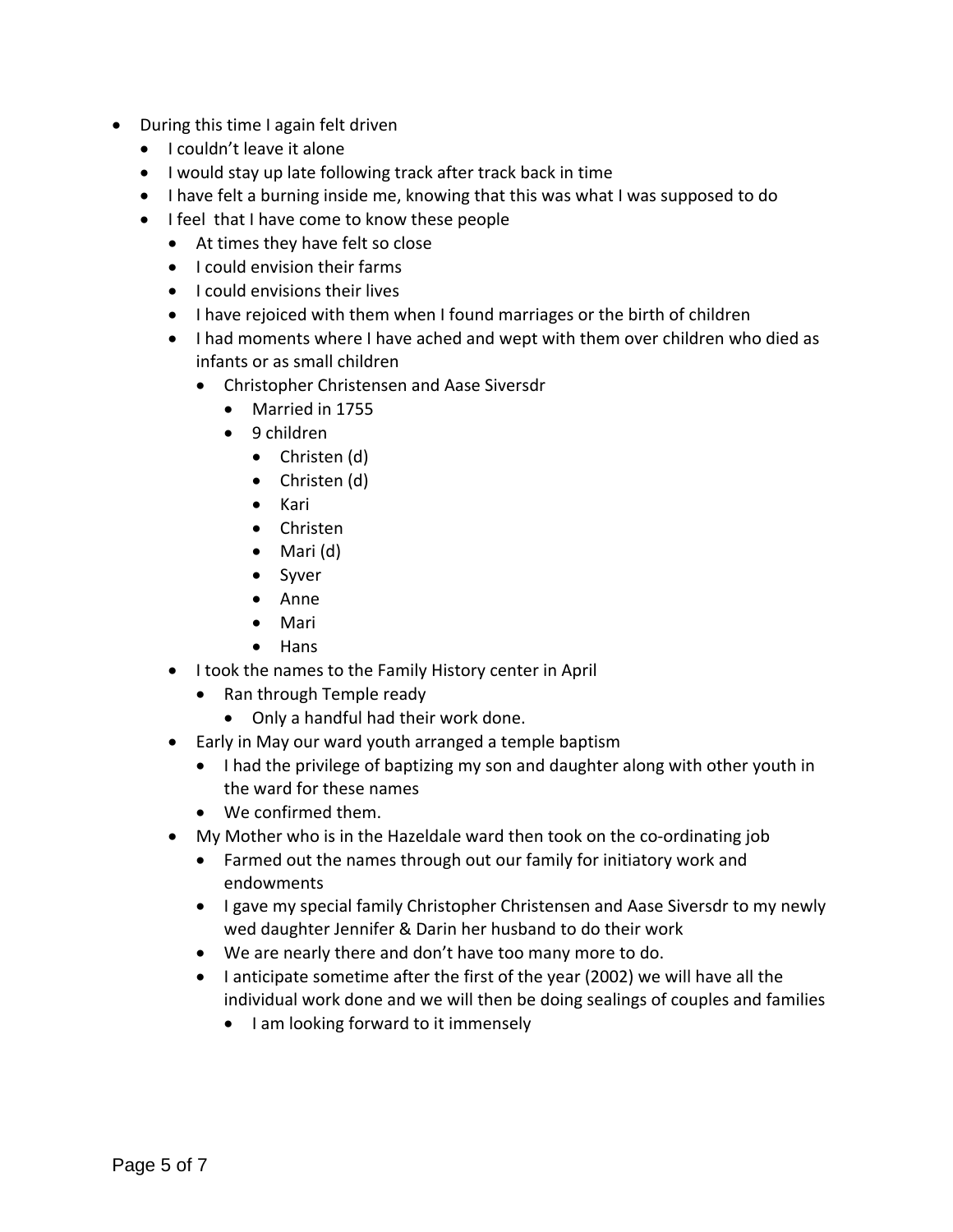- I often try to imagine what these people must feel and what the scene might be like where they are
- As we know those who die without receiving the ordinances of the gospel are sent to the Spirit Prison.
	- There they are taught the gospel

#### D&C 138:29‐30:

29 And as I wondered, my eyes were opened, and my understanding quickened, and I perceived that the Lord went not in person among the wicked and the disobedient who had rejected the truth, to teach them;

30 But behold, from among the righteous, he organized his forces and appointed messengers, clothed with power and authority, and commissioned them to go forth and carry the light of the gospel to them that were in darkness, even to all the spirits of men.

D&C 138:57

57 I beheld that the faithful elders of this dispensation, when they depart from mortal life, continue their labors in the preaching of the gospel of repentance and redemption, through the sacrifice of the Only Begotten Son of God, among those who are in darkness and under the bondage of sin in the great world of the spirits of the dead.

- Who leads the missionaries in the Spirit World?
	- The Savior
- Who are the missionaries in the spirit world?
	- The prophet Joseph, Hyrum Smith, Brigham Young, John Taylor, Wilford Woodruff they are there along with others we may have known.
- We are needed here
	- "Even the Prophet Joseph cannot baptize there"
	- "They cannot lay their hands on their heads to confer the Holy Ghost"
	- This can only be done by us, the living
	- I remember as a missionary the great joy to baptize converts and confer the Gift of the Holy Ghost.
- Knowing all this I try to imagine the scene beyond the veil as my family and I are doing the work of our kindred dead
	- I look forward to the day when I get to meet these my ancestors